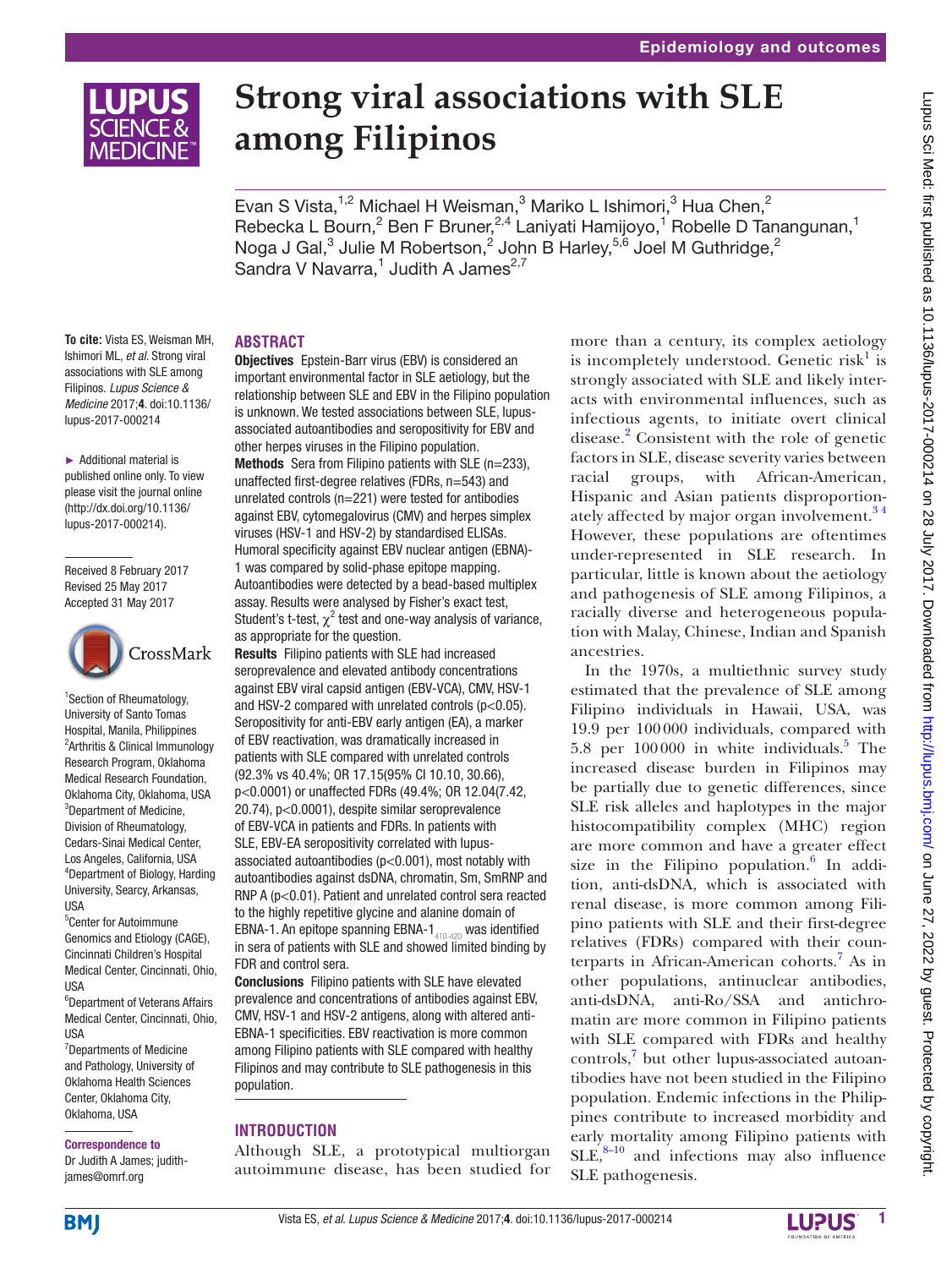## Lupus Science & Medicine

Several viral pathogens have been associated with SLE in non-Filipino populations. $^{11}$  To date, the strongest of these associations is with Epstein-Barr virus (EBV), $^{12}$  13 a member of the herpes virus family that infects B cells and is linked to SLE through molecular mimicry,<sup>1415</sup> bystander activation<sup>[16](#page-7-7)</sup> and epitope spreading.<sup>17</sup> <sup>18</sup> The initial active EBV infection is followed by a lifelong latent infection with potential for reactivation, thus providing opportunities for both acute and long-lasting effects on the immune system.<sup>19</sup> Latent EBV infection requires EBV nuclear antigen (EBNA)-1. $^{20}$  <sup>21</sup> Several EBNA-1 epitopes, such as PPPGRRP and  $(GR)_{x}$ , exhibit cross-reactivity with early autoantigens in SLE, such as Sm B′ (PPPGMRPP) and Sm D1  $(GR)_{x}$ , respectively.<sup>22–24</sup> Furthermore, several studies have shown an increased prevalence of antibodies against EBV early antigen (EBV-EA), a marker of EBV reactiva- $\frac{25-27}{25}$  as well as increased EBV viral loads<sup>28</sup> in patients with SLE, suggesting that EBV reactivation may present a chronic immune stimulus that affects the disease course in SLE. A limited number of studies have implicated another herpes virus, cytomegalovirus (CMV), in SLE, $^{29\,30}$ although the effects of CMV on SLE development and autoantibody production remain unclear.<sup>[31](#page-7-15)</sup>

Increased rates of EBV and CMV seropositivity have been described in patients with SLE compared with healthy controls,<sup>12 32–34</sup> but this has not previously been examined in the Filipino population. To better understand the role of herpes virus infections in SLE among the Filipino population, we compared the seroprevalence of EBV, CMV and herpes simplex viruses (HSV-1 and HSV-2) in Filipino patients with SLE, their unaffected FDRs and unrelated healthy Filipino controls. We also evaluated the effects of herpes virus seropositivity on American College of Rheumatology (ACR) classification criteria and autoantibody positivity in Filipino patients with SLE.

# **Methods Participants**

Experiments were performed in accordance with the Declaration of Helsinki and were approved by the Institutional Review Boards of the Oklahoma Medical Research Foundation, University of Santo Tomas Hospital and Cedars-Sinai Medical Center. Each study participant provided written informed consent.

Demographic information on all study participants and clinical characteristics of patients with SLE included in this study has previously been published.<sup>[7](#page-7-2)</sup> Briefly, this study included a total of 233 Filipino patients with SLE who met at least 4 of the 11 ACR SLE classification criteria,  $35\,36\,543$ of these patients' unaffected FDRs (parents and siblings), and 221 unaffected, unrelated controls, matched by sex and age ±5 years. A thorough clinical interview and physical examination were performed for each of the enrolled subjects. FDRs with three ACR SLE classification criteria were excluded from the study. Control subjects with evidence of recent infection or with the presence of personal or a family history of systemic autoimmune rheumatic disease were also

excluded from the study. All control subjects completed the Connective Tissue Disease Screening Questionnaire<sup>37</sup> at the time of enrolment. Healthy control individuals were recruited from Filipino medical and nursing students, medical staff and allied health personnel at the University of Santo Tomas Hospital. Demographic information, standardised clinical information and serum samples were collected at the time of enrolment. Sera were stored at −20°C until time of use.

#### **Viral serology testing**

Patients with SLE, unaffected FDRs and matched controls were tested for evidence of previous infection with EBV, CMV, HSV-1 and HSV-2 by standardised ELISAs for IgG responses to EBV viral capsid antigen (VCA), EBV-EA, CMV immediate early antigen, HSV-1 (strain F) and HSV-2 (strain G), following the manufacturer's instructions (Wampole, Cranbury, NJ). Results and analyses are presented as units of the international standardised ratio, a semiquantitative measure designed to detect seroconversion.<sup>[38](#page-7-18)</sup>

Standard solid-phase ELISAs were used to measure IgG responses against EBNA-1 in all subjects. Polystyrene microtitre 96-well plates were coated with 2µg of antigen EBNA-1 (EBNA-1 mosaic; BiosPacific, Emeryville, CA), following our reported protocol.<sup>23</sup> Briefly, serum samples (at 1:100 and 1:1000 dilutions) were incubated at room temperature for 2hours followed by incubation with an antihuman IgG secondary antibody conjugated to alkaline phosphatase (Jackson Immunoresearch Laboratories, West Grove, PA). All wells received  $1\mu$ g of 4-nitrophenyl phosphate disodium salt hexahydrate (Sigma, St. Louis,  $MO$ ), and optical density  $(OD)^{39}$  $(OD)^{39}$  $(OD)^{39}$  was measured at 410 nm. Plates were standardised across assays by normalising a known positive control to an OD of 1.0 at an absorbance of 410nm.

## **Autoantibody detection**

Serum samples were screened for autoantibody specificities using the BioPlex 2200 multiplex system (Bio-Rad Technologies, Hercules, CA). The BioPlex 2200 ANA kit uses fluorescently labelled magnetic beads for the simultaneous, semiquantitative detection of autoantibodies recognising dsDNA, chromatin, ribosomal P, 52 kD Ro/ SSA, 60 kD Ro/SSA, La/SSB, Sm, the Sm/RNP complex, RNP A, RNP 68, centromere B, Scl-70 and Jo-1.<sup>[40](#page-7-21)</sup> Centromere B, Scl-70 and Jo-1, which are not specifically associated with SLE, were excluded from these analyses. Anti-dsDNA (IU/mL) has a previously determined positive cut-off of 10 IU/mL; an Antibody Index (AI) value (range 0–8) is reported by the manufacturer to reflect the fluorescence intensity of each of the other autoantibody specificities with a positive cut-off at AI=1.0. The AI scale is standardised relative to calibrators and control samples provided by the manufacturer.

### **EBNA-1 epitope mapping**

All possible unique octapeptides of the EBNA-1 protein overlapping by seven amino acids were synthesised on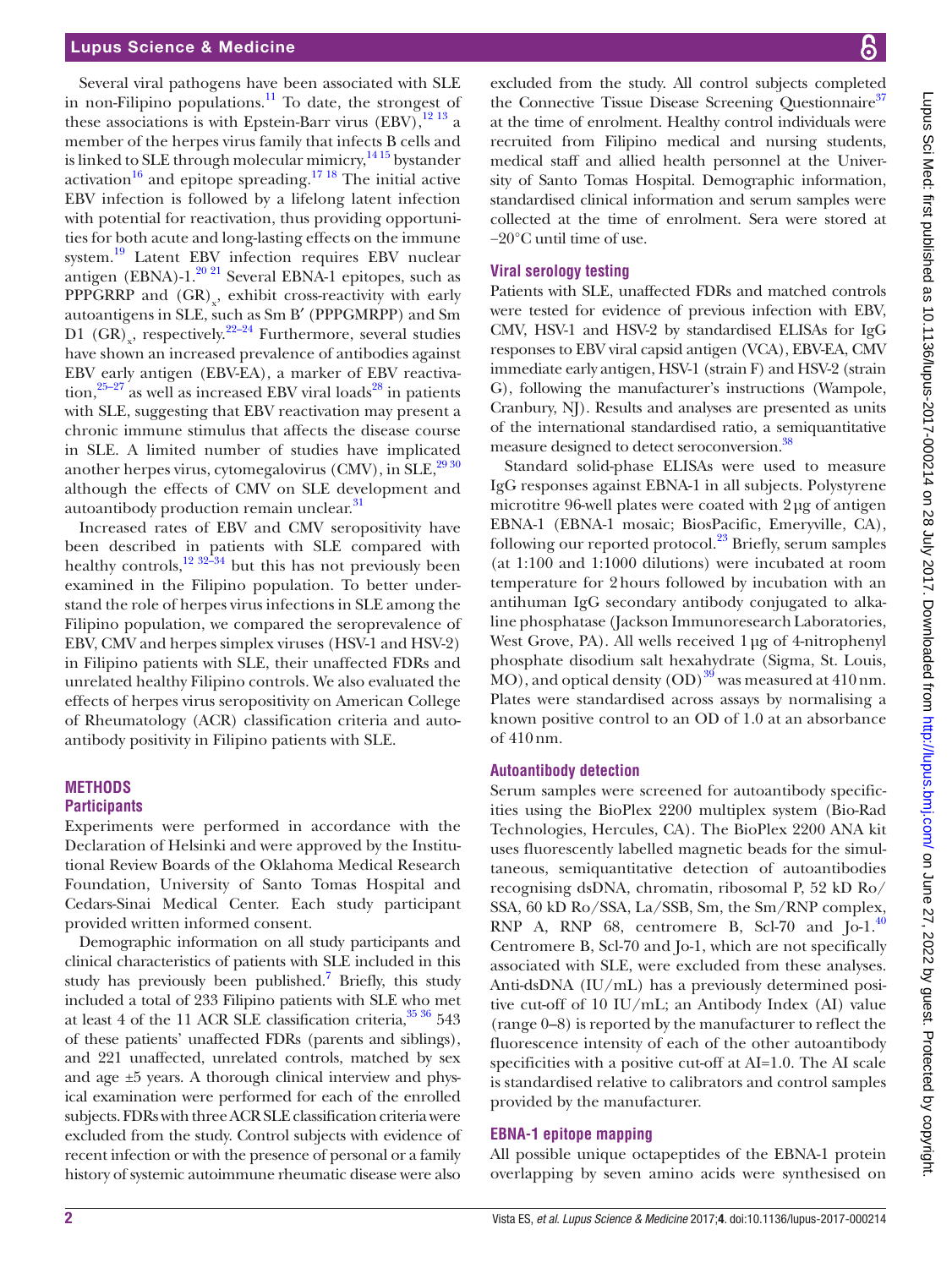the ends of polyethylene solid-phase supports in 96-well microtitre plate format using f-moc side-chain protection chemistry (Chiron Mimotopes, Clayton, Victoria, Australia).<sup>2438</sup> Antipeptide assays were conducted utilising a modified ELISA technique which we have previously described in detail.<sup>[41 42](#page-7-23)</sup> Briefly, the peptides were blocked in 3% low-fat milk phosphate-buffered saline (PBS). The solid phase peptides were then washed in PBS with 0.05% Tween and incubated with a 1:100 dilution of patient or control sera, washed, and incubated with antihuman IgG conjugated to alkaline phosphatase (Jackson Immunoresearch Laboratories). A final wash was performed, followed by incubation in a *p*-nitrophenyl phosphate solution to induce a colour change reaction if antibody– peptide interaction was present. The colour change was measured using a micro-ELISA plate reader (DYNEX Technologies, Chantilly, VA) at 410nm. Positive controls on the same plate were developed and normalised to an OD of 1.0 to standardise results across plates and assays.

The positive cut-off was defined as the mean plus 4 SD of the OD of EBV-VCA-negative, unrelated healthy controls. Moderate binding and strong binding were defined as two and three times the positive cut-off, respectively. An epitope was defined as a series of two or more consecutive peptides with average binding above the positive cut-off in any one group (patients with SLE, FDRs or controls).

## **Statistical analysis**

Frequency and percentage distribution of specific patient demographics and SLE ACR criteria were determined. The per cent of patients, FDRs and controls seropositive for antiviral antibodies or autoantibodies was compared by  $\chi^2$  test, or by two-sided Fisher's exact test for comparisons in which the assumptions of  $\chi^2$  test were not met. For comparisons of autoantibody seropositivity, p values were adjusted by the false discovery rate method. ORs with 95% CIs were calculated by the mid-p method. The Mann-Whitney U test (Wilcoxon rank-sum test) was used to determine differences in viral concentration between patients with SLE and control and FDR groups. IQR and median (*M*) values were reported within each group of patients with SLE, FDRs and controls. ACR criteria and total number of positive autoantibodies were compared by Kruskal-Wallis test. Statistical analyses were performed in Microsoft Excel or in R program.

# **Results**

# **Demographic and clinical features of the study population**

Demographic information and clinical features of the study population have previously been published.<sup>[7](#page-7-2)</sup> Briefly, of the 233 Filipino patients with SLE, 94% were female, with a mean age of 29±12 years (range 7–80 years of age). Patients in this study met an average of six ACR classification criteria (range, 4–10). The most common SLE ACR classification criteria observed included: malar rash (81.5%), immunologic criteria (80.7%), photosensitivity  $(78.4\%)$  $(78.4\%)$  $(78.4\%)$  and arthritis  $(73.3\%)$ . The FDRs of patients with



<span id="page-2-0"></span>Figure 1 Filipino patients with SLE have an increased seroprevalence of common herpes viruses compared with controls. Bars indicate the percentage of patients with SLE (white), unaffected FDRs (grey) and unrelated healthy controls (black) seropositive for EBV-VCA, CMV immediate early antigen, HSV-1 (strain F) and HSV-2 (strain G). \*p<0.05; \*\*\*p<0.001. CMV, cytomegalovirus; EBV-VCA, EBV viral capsid antigen; FDR, first-degree relative; HSV, herpes simplex virus.

SLE came from 224 families (19 multiplex, 205 simplex) and included 246 parents and 297 siblings. Sixty-two per cent of FDRs were female, with a mean age of 41±17 (range  $5-102$  years of age).<sup>[7](#page-7-2)</sup> Of the 220 unrelated healthy controls,  $69\%$  were female, with a mean age of  $27\pm7$  years (range 14–69 years of age).

## **Filipino patients with SLE have elevated seroprevalence of EBV, CMV, HSV-1 and HSV-2 compared with healthy unrelated controls and higher antiviral antibody concentrations compared with FDRs or unrelated controls**

To assess rates of previous herpes virus infection in this Filipino cohort, we measured serum antibodies against EBV-VCA as an indicator of EBV infection, as well as antibodies against CMV, HSV-1 and HSV-2 antigens. Compared with FDRs, patients with SLE had similar rates of seropositivity for EBV-VCA, CMV and HSV-1 (p>0.05), while the rate of HSV-2 seropositivity was higher in patients with SLE (OR 2.17 (95% CI 1.52, 3.15), p<0.001) [\(figure](#page-2-0) 1). Compared with unrelated controls, patients with SLE had significantly higher seropositivity for anti-CMV (OR 4.76 (95% CI 2.57, 9.46), p<0.001), anti-HSV-1 (OR 7.04 (95% CI 4.45, 11.44),  $p<0.001$  and anti-HSV-2 (OR 7.76 (95%) CI 5.11, 11.95),  $p<0.001$ , as well as a slight but statistically significant increase in EBV-VCA seropositivity (OR 6.76 (95% CI 1.16, 173.0), p<0.05) [\(figure](#page-2-0) 1). These results suggest that Filipino patients with SLE and their FDRs have similar exposure to herpes viruses, and these individuals may have greater exposure to EBV, CMV, HSV-1 and HSV-2 than unrelated, healthy individuals in this Filipino cohort.

Next, we assessed the relative concentrations of antibodies against EBV-VCA, CMV, HSV-1 and HSV-2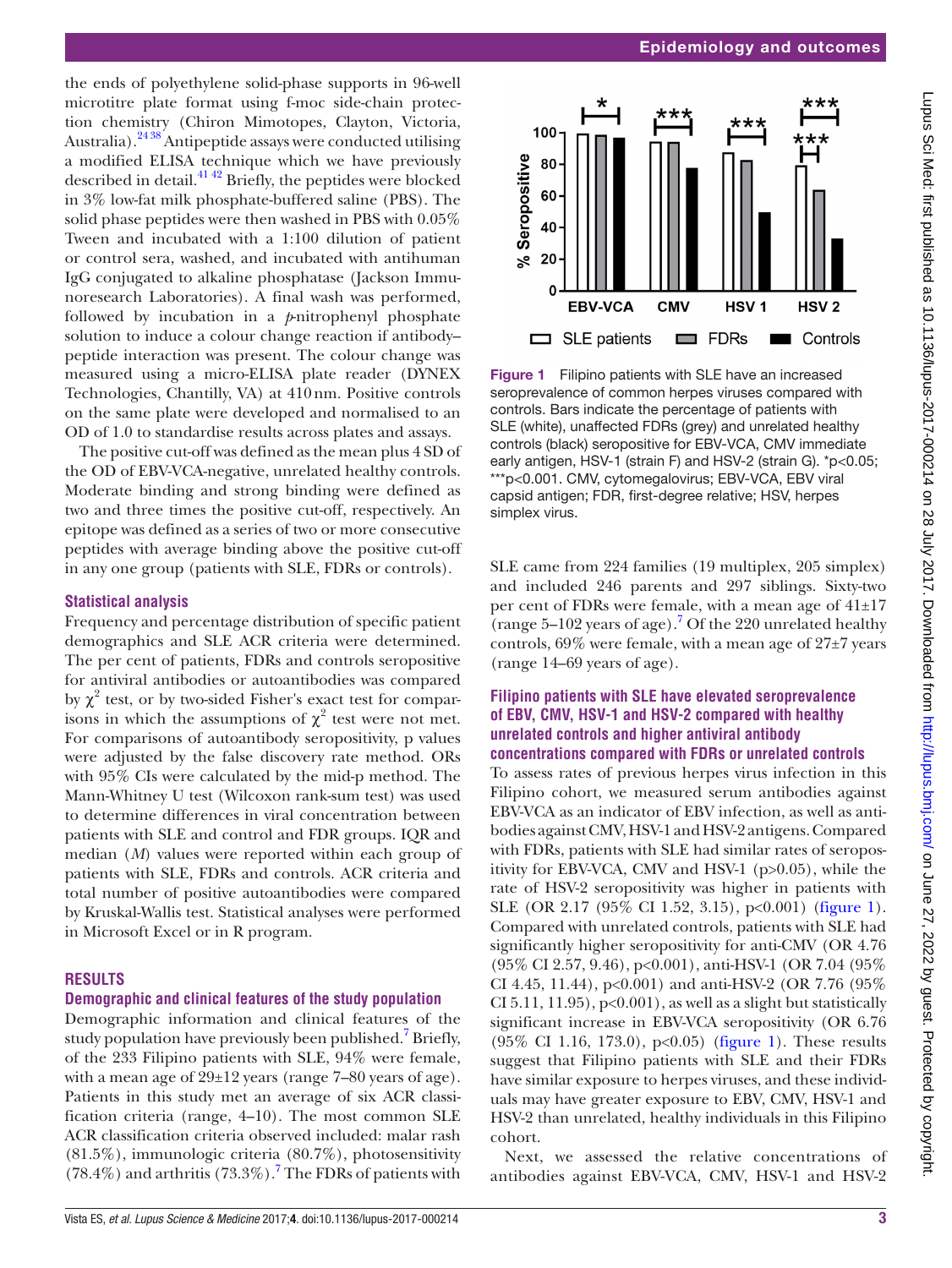

<span id="page-3-0"></span>Figure 2 Filipino patients with SLE carry greater antiviral antibody concentrations than unaffected relatives or unrelated healthy controls. Antibody concentrations against (A) EBV-VCA, (B) CMV, (C) HSV-1 and (D) HSV-2 were measured as ISR values in patients with SLE, FDRs and unrelated healthy controls. Results are displayed as Tukey box-and-whisker plots showing the median, IQR and 1.5 times the IQR. Dots indicate values that differ from the median by more than 1.5 times the IQR. \*\*p<0.01; \*\*\*p<0.001. CMV, cytomegalovirus; EBV-VCA, EBV viral capsid antigen; FDR, first-degree relative; HSV, herpes simplex virus; ISR, international standardised ratio.

among all individuals who were seropositive against these viruses. Patients with SLE had significantly higher concentrations of each antiviral antibody than unrelated controls or FDRs [\(figure](#page-3-0) 2), suggesting that the patients with SLE had an enhanced humoral response towards these viruses.

## **Filipino patients with SLE who are seropositive for HSV-1 or HSV-2 have more lupus-associated autoantibodies**

To investigate whether exposure to EBV, CMV, HSV-1 and HSV-2 in Filipino patients with SLE might influence their disease course, we compared ACR classification criteria and autoantibody positivity between seropositive patients and seronegative patients. In this cohort of patients with SLE, EBV-VCA seropositivity and CMV seropositivity showed no association with the total number of positive ACR criteria, the presence of individual ACR criteria or the total number of positive autoantibodies detected in a multiplexed bead-based assay (p>0.05; see online s[upple](https://dx.doi.org/10.1136/lupus-2017-000214)[mentary tables 1–3](https://dx.doi.org/10.1136/lupus-2017-000214)).

HSV-1 and HSV-2 seropositivity showed limited associations with clinical features of SLE. Patients seropositive for HSV-1 met significantly more ACR criteria than HSV-1 seronegative patients (6 vs 5;  $p<0.05$ ; see online s[upplementary table 1](https://dx.doi.org/10.1136/lupus-2017-000214)). Compared with HSV-1 negative patients, HSV-1 positive patients also had more lupus-associated autoantibodies (median of 6 vs 3;  $p<0.05$ ; see online s[upplementary table 3\)](https://dx.doi.org/10.1136/lupus-2017-000214), with significantly increased prevalence of anti-dsDNA and anti-La/SSB [\(figure](#page-4-0) 3A).

Similarly, HSV-2<sup>+</sup> patients met significantly more ACR criteria compared with HSV-2<sup> $-$ </sup> patients (6 vs 5; p<0.01; see online [supplementary table 1](https://dx.doi.org/10.1136/lupus-2017-000214)), and were more likely to meet the ACR immunologic criterion (OR 3.08 (95% CI 1.52, 6.2); adjusted p=0.03; see online [supplemen](https://dx.doi.org/10.1136/lupus-2017-000214)[tary table 2\)](https://dx.doi.org/10.1136/lupus-2017-000214). HSV-2<sup>+</sup> patients had a median of 6 positive autoantibodies, compared with 4 for HSV-2<sup>−</sup> patients (p<0.05; see online s[upplementary table 3\)](https://dx.doi.org/10.1136/lupus-2017-000214), with significantly higher prevalence of dsDNA, chromatin, ribosomal P and Sm specificities ([figure](#page-4-0) 3B). Together, these results suggest that HSV-1 and HSV-2 infections are associated with the acquisition of lupus-associated autoantibodies.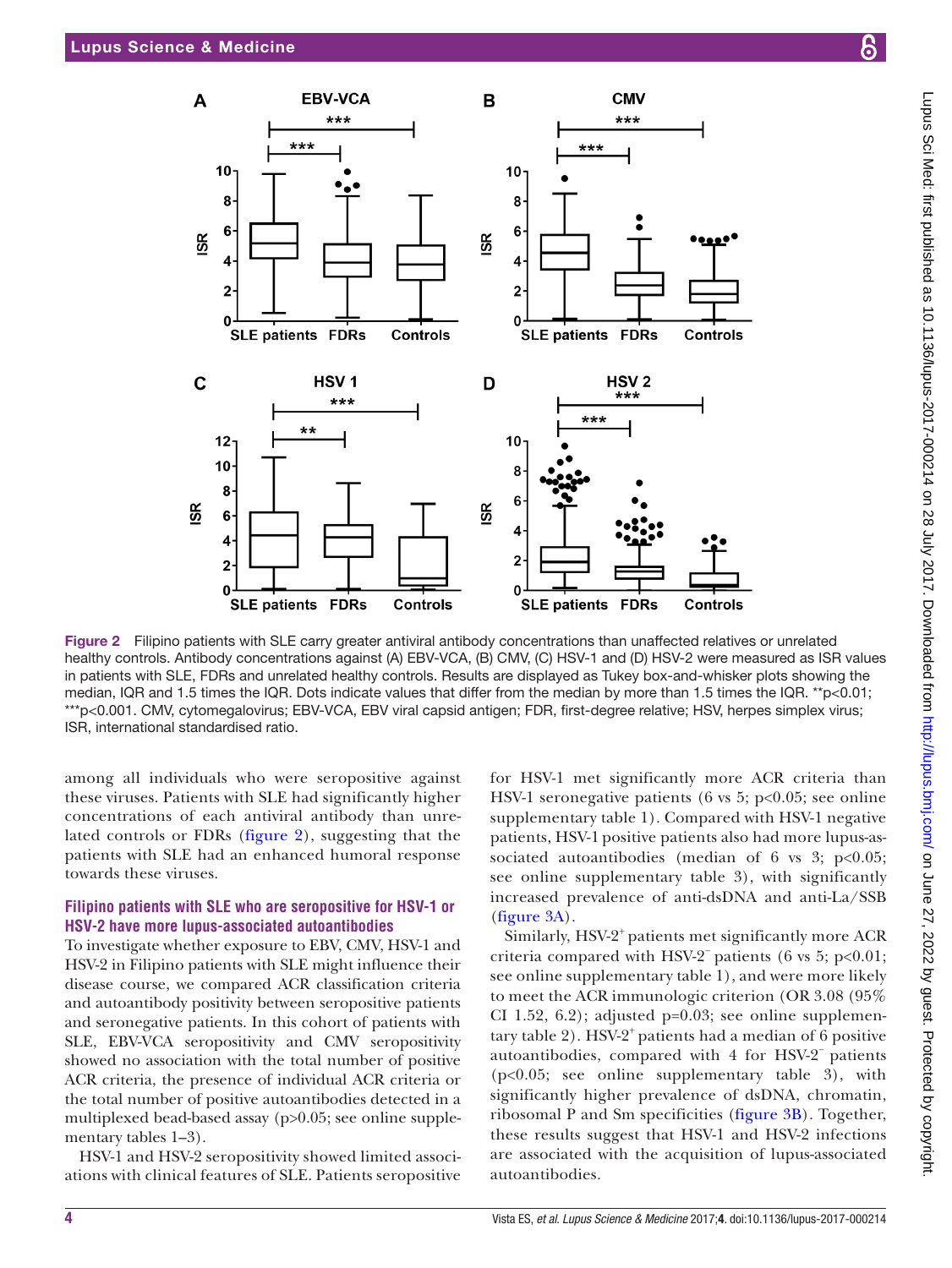

<span id="page-4-0"></span>Figure 3 Lupus-associated autoantibodies are more prevalent in Filipino patients with SLE who are seropositive for (A) HSV-1 or (B) HSV-2. Bars indicate the per cent of viruspositive (black; n=204 HSV-1+, 185 HSV-2+) or virus-negative (grey; n=29 HSV-1–, 48 HSV-2–) patients with SLE who were positive for lupus-associated autoantibodies, as determined by multiplexed BioPlex assay. \*p<0.05; \*\*p<0.01. HSV, herpes simplex virus.

## **Filipino patients with SLE have higher rates of EBV-EA seropositivity compared with FDRs or controls**

While the seroprevalence of EBV-VCA was only marginally higher in Filipino patients with SLE compared with controls, patients with SLE had a dramatically higher rate of seropositivity for anti-EBV-EA, a marker for viral reactivation, compared with FDRs (OR 12.04 (95% CI 7.42, 20.74), p<0.001) or unrelated controls (OR 17.1 (95% CI

10.1, 30.6),  $p<0.001$ ; [figure](#page-4-1)  $4A$ ). In addition, the concentration of anti-EBV-EA antibodies was significantly higher in patients with SLE compared with FDRs or controls [\(figure](#page-4-1) 4B). Therefore, despite the similar prevalence of original EBV infection in Filipino patients with SLE, FDRs and healthy controls, EBV reactivation may be more common in patients with SLE.<sup>43</sup>

EBV-EA seropositivity was not associated with ACR criteria (see online s[upplementary tables 1](https://dx.doi.org/10.1136/lupus-2017-000214) and 2), but strongly correlated with the presence of several lupus-associated autoantibodies in patients with SLE. EBV-EA−patients with SLE had a median of 0 positive autoantibodies, compared with  $6$  in EBV-EA<sup>+</sup> patients with SLE (p<0.001; see online s[upplementary table 3\)](https://dx.doi.org/10.1136/lupus-2017-000214). The rates of positivity for antibodies against 60 kD Ro/SSA (adjusted  $p<0.05$ ), Sm (adjusted  $p<0.01$ ), SmRNP (adjusted  $p<0.01$ ) and RNP A (adjusted  $p<0.01$ ) were more than fivefold higher in EBV-EA<sup>+</sup> patients with SLE compared with EBV-EA− patients with SLE, and the rates of positivity for anti-dsDNA (adjusted p<0.001), antichromatin (adjusted  $p<0.001$ ) and antiribosomal P (adjusted  $p<0.05$ ) were also significantly increased in EBV-EA+ patients compared with EBV-EA<sup>−</sup> patients [\(figure](#page-4-1) 4C).

## **Sera of Filipino patients with SLE show altered reactivity against EBNA-1**

Because EBNA-1 antibody responses have previously been associated with the development of lupus autoantibodies, we evaluated the anti-EBNA-1 response in Filipino patients with SLE. Anti-EBNA-1 seropositivity and serum concentrations were similar between patients with SLE, FDRs and controls ([figure](#page-5-0) 5A,B). Epitope mapping showed similarities and differences in the specificity of the anti-EBNA-1 response between Filipino patients with SLE ([figure](#page-5-0) 5C), FDRs [\(figure](#page-5-0) 5D) and unrelated healthy controls [\(figure](#page-5-0) 5E) with high serum reactivity against EBNA-1 (n=5each). Sera from patients with SLE, FDRs and controls recognised several of the same EBNA-1 epitopes, with notable binding of the highly



<span id="page-4-1"></span>Seropositivity for EBV-EA is increased in patients with SLE (white bars) compared with unaffected FDRs (grey) or controls (black). (B) Anti-EBV-EA concentrations are greater in patients with SLE compared with FDRs or controls. Tukey box-andwhisker plots show the median, IQR and 1.5 times the IQR of the ISR values. Dots indicate values that differ from the median by more than 1.5 times the IQR. (C) The per cent of individuals positive for lupus-associated autoantibodies, as determined by multiplexed BioPlex assay, is shown for EBV-EA-positive (black; n=215) and EBV-EA-negative (grey; n=18) patients with SLE. \*p<0.05; \*\*p<0.01; \*\*\*p<0.001. EBV-EA, EBV early antigen; FDR, first-degree relative; ISR, international standardised ratio.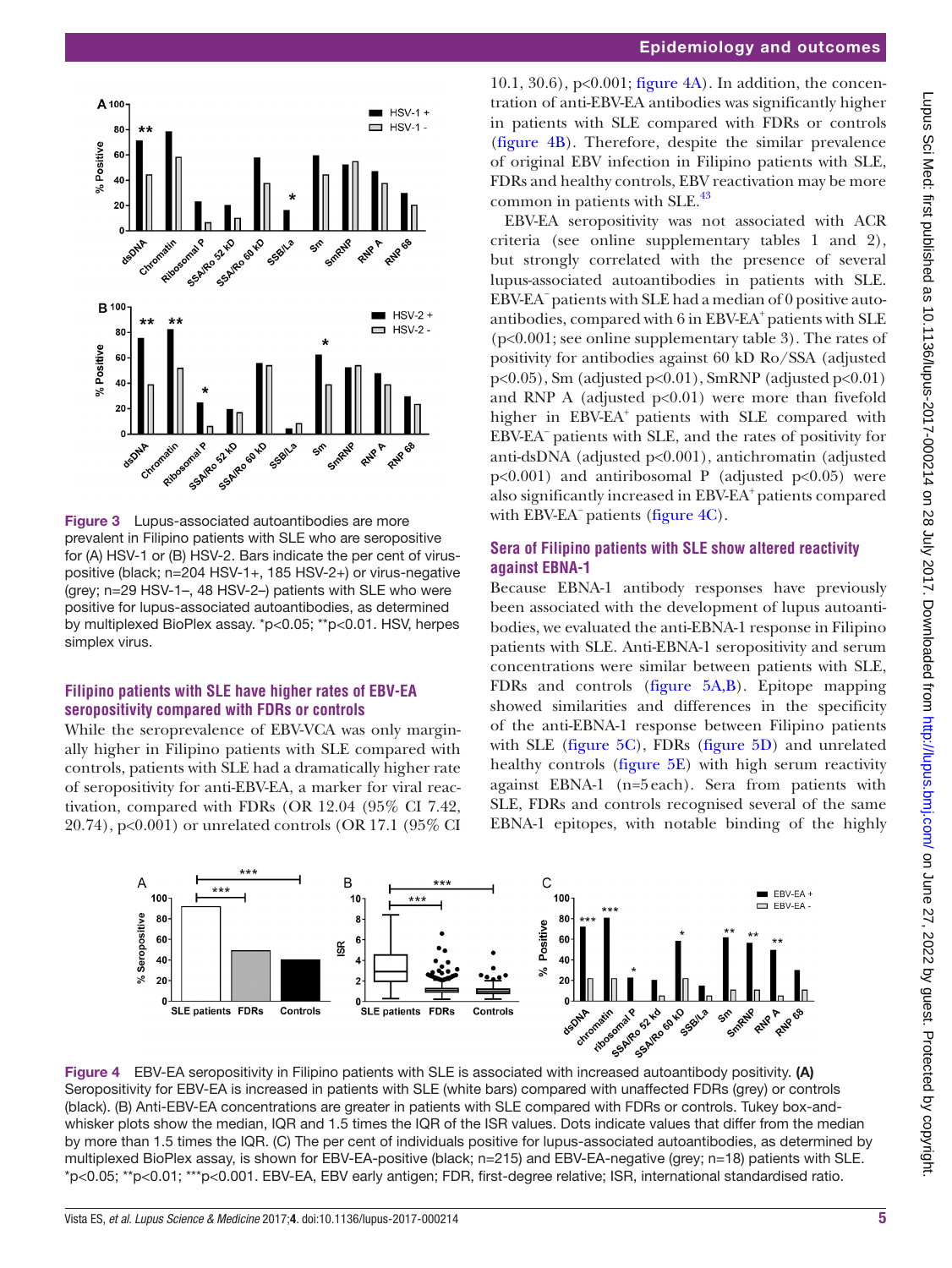

<span id="page-5-0"></span>Figure 5 Filipino patients with SLE have an aberrant humoral response to EBNA-1. (A) Seropositivity for EBNA-1 is similar in patients with SLE (white bars), unaffected FDRs (grey) and controls (black) (p>0.05). (B) Anti-EBNA-1 concentrations are similar in patients with SLE, FDRs and controls (p>0.05). Tukey box-and-whisker plots show the median, IQR and 1.5 times the IQR of the OD, normalised by subtracting the mean OD of EBV-VCA-negative healthy controls. Dots indicate values that differ from the median by more than 1.5 times the IQR. (C–E) Epitope specificity of anti-EBNA-1 responses in serum varies between patients with SLE (C), FDRs (D) and healthy, unrelated controls (E). Binding to individual, overlapping peptides of EBNA-1 (along the X-axis) is shown as the mean normalised OD of patient or control serum binding minus that of EBV-VCA-negative healthy, unrelated controls. EBNA, EBV nuclear antigen; EBV, Epstein-Barr virus; EBV-VCA, EBV viral capsid antigen; FDR, first-degree relative; OD, optical density.

repetitive glycine and alanine domain [\(figure](#page-5-0) 5C,D; peptides 90–328). In this analysis, the sera of patients with SLE did not show increased binding to the two GAGG-GAG-containing peptides compared with FDRs or healthy controls (peptides 311–312; recognised by one patient with SLE, two FDRs and three healthy controls).

An epitope spanning EBNA- $1_{410420}$  (peptides 410–413; GEADYFEYHQE) was identified in patients with SLE [\(figure](#page-5-0) 5C,D). Peptides within this epitope were recognised by four of the five sera of patients with SLE, with two patients showing binding to all four peptides within the epitope and moderate to strong binding to at least one peptide. FDRs had an intermediate response, with weak binding to all four peptides in one FDR, to peptides 401–412 in another FDR and to either 411 or 413 in two additional FDRs. Binding to peptides within the EBNA- $1_{410-420}$  epitope appeared weaker and more limited among healthy controls.

## **Discussion**

Herpes viruses, particularly EBV, are associated with various aspects of SLE aetiology and pathogenesis, yet this is the first study of the relationship between herpes viruses and SLE in the Filipino population. Seropositivity rates and concentrations of antiviral antibodies in patients with SLE, FDRs and unrelated controls, along with a broad analysis of autoantibodies associated with herpes virus seropositivity, suggest that EBV reactivation and exposure to other herpes viruses may influence SLE development in the Filipino population.

More than 95% of Filipino patients with SLE, FDRs and controls in this cohort are seropositive for anti-EBV-VCA, while previous results show an EBV seroprevalence of  $82\%$ .<sup>44</sup> However, only patients with SLE demonstrate a dramatically increased seroprevalence and higher concentrations of anti-EBV-EA, suggestive of increased EBV reactivation. This is consistent with the decreased EBV-specific cytotoxic T cell responses<sup>45 46</sup> and reduced control of viral replication in patients with SLE.<sup>[28 47](#page-7-13)</sup> Therefore, intrinsic immune differences may contribute to increased EBV reactivation in patients with SLE. In addition, previous studies have shown that anti-EBV-EA responses are common in patients with  $SLE^{26\ 27\ 48}$  and have broader specificity in patients with SLE than in patients with mixed connective tissue disease.<sup>[49](#page-7-28)</sup>

In the current cohort, patients with SLE who are seropositive for EBV-EA have increased prevalence of several lupus-associated autoantibodies, including anti-dsDNA, anti-Ro, anti-Sm and anti-SmRNP. Each of these autoantibody specificities has previously been associated with increased type I interferon activity.<sup>[50–52](#page-7-29)</sup> Similarly, anti-EBV-EA responses in patients with SLE were recently correlated with autoantibodies against extractable nuclear antigens and with plasma galectin-3 binding protein, a marker of type I interferon responses.<sup>53</sup> In addition to stimulating type I interferon that may support autoantibody production,  $54\frac{55}{12}$  EBV infection increases exposure to potentially cross-reactive viral antigens, such as EBNA-1.[14 38 56](#page-7-6)

The specificity of the EBNA-1 response in Filipino patients with SLE showed similarities and differences to those of FDRs and controls. Overall, the EBNA-1 response was more focused in Filipino adult patients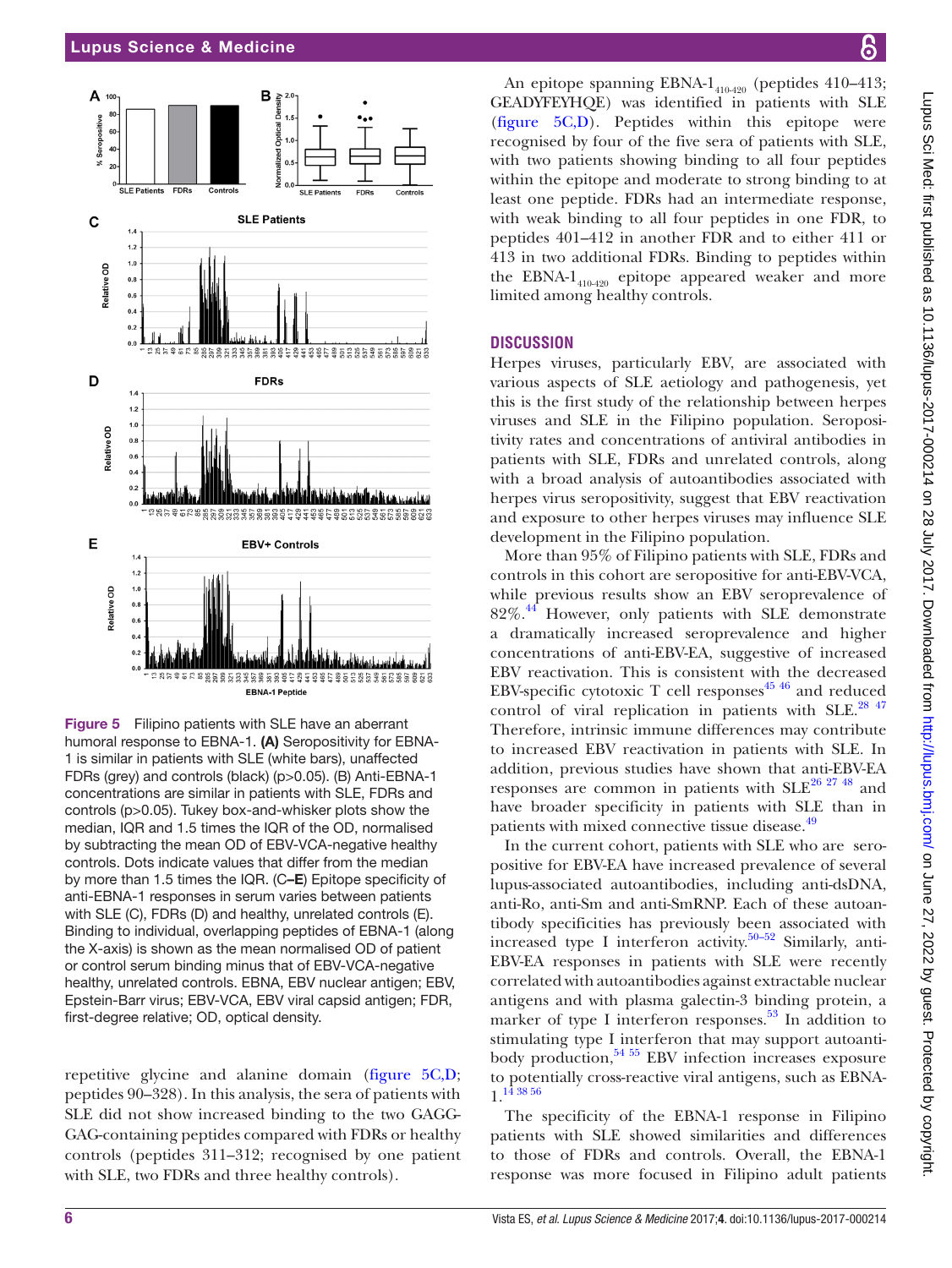with SLE compared with a previous US-based cohort of paediatric patients with SLE, while Filipino FDRs and EBV-positive controls had more diverse EBNA-1 responses compared with a US-based cohort of unrelated paediatric controls.[38](#page-7-18) In addition, these sera of Filipino patients with SLE recognised an epitope that has not been reported in patients with SLE (EBNA- $1_{410-420}$ ; GEADYFEYHQE). Together, these lines of evidence suggest that EBV may contribute to SLE pathogenesis in the Filipino population, although the mechanisms of this association may vary depending on genetics, epigenetic factors, unique environmental influences or other factors.

Like EBV-EA seropositivity, HSV-1 and HSV-2 seropositivities are associated with an increase in lupus-associated autoantibodies in Filipino patients with SLE. The seroprevalence of HSV-2 among controls in this study is higher than the seroprevalence of 9.2% previously reported for middle-aged Filipino women, $57$  potentially due to the smaller number of individuals studied here or differences in the assays used. Nonetheless, patients with SLE have increased seroprevalence of HSV-2 and concentrations of anti-HSV-1 and anti-HSV-2 compared with FDRs or controls, suggesting a correlation between SLE and HSV-1/2 infection in the Filipino population. It is possible that lupus increases susceptibility to HSV-1/2 infection, given that HSV-1 and HSV-2 seropositivities were enriched in patients with more ACR criteria and more autoantibodies. This is also consistent with the association between HSV-2 and the ACR immunologic criterion. However, additional studies are needed to address this question in more depth.

Despite similar rates of anti-CMV seropositivity, anti-CMV concentrations are significantly higher in patients with SLE compared with FDRs, consistent with previous studies in Chinese patients with SLE.<sup>29 30</sup> Therefore, SLE in the Filipino population may be associated with altered humoral responses to HSV-1 and CMV, rather than infection per se. Anti-CMV has been associated with anti-Sm and anti-RNP in patients with  $SLE$ ,  $58$ yet CMV seropositivity is not associated with an increase in anti-Sm, anti-RNP or total positive autoantibodies among patients with SLE in this cohort (data not shown). It is unclear if the altered humoral responses to CMV contribute to disease in patients with SLE, or if these differences are simply a result of general immune dysregulation. However, immunisation with CMV proteins has been shown to exacerbate humoral autoimmunity and renal disease in a lupus-prone mouse model.<sup>30</sup>

Based on study design and sample availability, weaknesses are present in this study. The only available unrelated controls were from medical personnel rather than unrelated healthy friends or household contacts of patients with SLE, which may skew infection exposures. In addition, the average age of FDRs was higher than the average age of patients with SLE or controls because the FDRs included both siblings and parents of patients with SLE. Because the seroprevalences of many viruses increase with age, it is possible that this may

obscure differences between patients with SLE and FDRs or produce artefactual differences between FDRs and controls. However, similar results were obtained for seroprevalence and autoantibody concentrations whether comparing patients with SLE and controls with all FDRs or with siblings only (data not shown). DNA or PBMCs were also not available in this study, thereby limiting the ability to measure expression of lytic viral genes. Finally, future studies would be strengthened by the analysis of gene–environment interactions that may influence the relationship between virus seropositivity, autoantibody positivity and SLE classification.

In conclusion, this study provides the first evidence that EBV, HSV-1 and HSV-2 seroprevalences are associated with SLE classification and lupus-associated autoantibodies in the Filipino population. These results provide a foundation for future studies to delineate the causal and mechanistic relationship between herpes viruses and SLE pathogenesis in the Filipino population.

Acknowledgements We would like to thank the individuals who participated in this study, as well as Beverly Hurt and Jourdan R Anderson for technical support, and Meghan Liles for editorial assistance.

Contributors EV, JBH, JMG, SVN and JAJ designed the study. EV, MHW, MLI, LH, RBT, NJG, JMR, JBH, JMG, SVN and JAJ acquired data. EV, HC, RLB, BFB, JMR, JMG, SVN and JAJ analysed and/or interpreted data. All authors assisted with the development of the manuscript and gave final approval of the version to be published. JAJ had final responsibility for the decision to submit for publication.

Funding The authors acknowledge the following grant support: P30 AR053483, U01 AI101934, U19 AI082714, U54 GM104938, P30 GM103510, U01 AI130830, R01 AI024717, U01 HG008666, P30 AR070549.

Competing interests None declared.

Patient consent The results presented are aggregated results, with no identifying information. All study participants provided appropriate written, informed consent prior to beginning study-specific procedures.

Ethics approval The Institutional Review Boards of the Oklahoma Medical Research Foundation, University of Santo Tomas Hospital and Cedars-Sinai Medical Center.

Provenance and peer review Not commissioned; externally peer reviewed. Data sharing statement All relevant data for this study are being published. Please contact the corresponding author with any additional requests, which will be processed through the Oklahoma Rheumatic Disease Research Cores Center.

Open Access This is an Open Access article distributed in accordance with the Creative Commons Attribution Non Commercial (CC BY-NC 4.0) license, which permits others to distribute, remix, adapt, build upon this work non-commercially, and license their derivative works on different terms, provided the original work is properly cited and the use is non-commercial. See: [http://creativecommons.org/](http://creativecommons.org/licenses/by-nc/4.0/) [licenses/by-nc/4.0/](http://creativecommons.org/licenses/by-nc/4.0/)

© Article author(s) (or their employer(s) unless otherwise stated in the text of the article) 2017. All rights reserved. No commercial use is permitted unless otherwise expressly granted.

# **References**

- <span id="page-6-0"></span>1. Rullo OJ, Tsao BP. Recent insights into the genetic basis of systemic lupus erythematosus. *[Ann Rheum Dis](http://dx.doi.org/10.1136/annrheumdis-2012-202351)* 2013;72(Suppl 2):ii56–ii61.
- <span id="page-6-1"></span>2. Costenbader KH, Gay S, Alarcón-Riquelme ME, *et al*. Genes, epigenetic regulation and environmental factors: which is the most relevant in developing autoimmune diseases? *[Autoimmun Rev](http://dx.doi.org/10.1016/j.autrev.2011.10.022)* 2012;11:604–9.
- <span id="page-6-2"></span>3. Alarcón GS, McGwin G, Petri M, *et al*. Baseline characteristics of a multiethnic lupus cohort: PROFILE. *[Lupus](http://dx.doi.org/10.1191/9612332lu155oa)* 2002;11:95–101.
- 4. Petri M. Epidemiology of systemic lupus erythematosus. *[Best Pract](http://dx.doi.org/10.1053/berh.2002.0259)  [Res Clin Rheumatol](http://dx.doi.org/10.1053/berh.2002.0259)* 2002;16:847–58.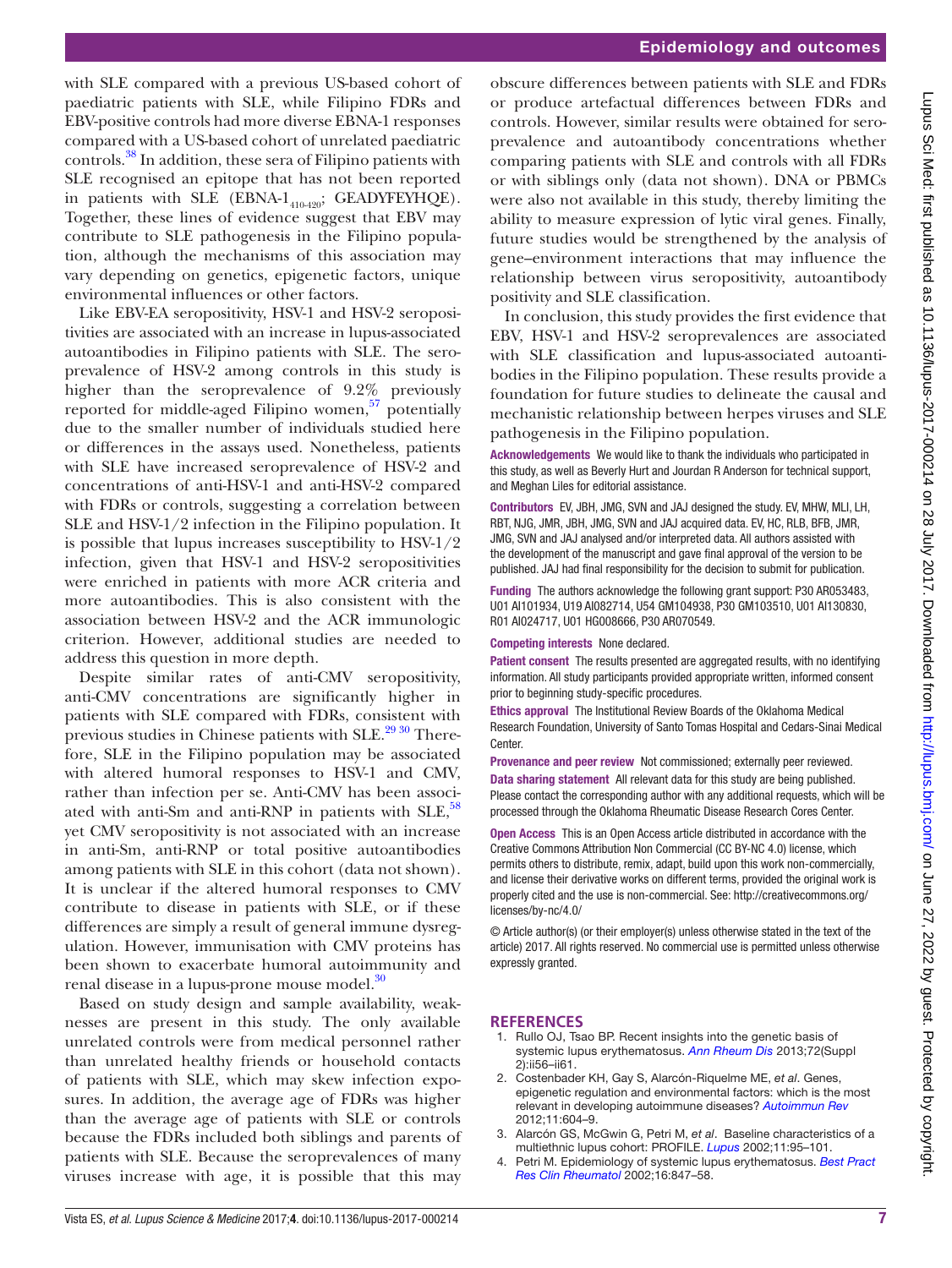# Lupus Science & Medicine

- <span id="page-7-0"></span>5. Serdula MK, Rhoads GG. Frequency of systemic lupus erythematosus in different ethnic groups in Hawaii. *[Arthritis Rheum](http://dx.doi.org/10.1002/art.1780220403)* 1979;22:328–33.
- <span id="page-7-1"></span>6. Fernando MM, Freudenberg J, Lee A, *et al*. Transancestral mapping of the MHC region in systemic lupus erythematosus identifies new independent and interacting loci at MSH5, HLA-DPB1 and HLA-G. *[Ann Rheum Dis](http://dx.doi.org/10.1136/annrheumdis-2011-200808)* 2012;71:777–84.
- <span id="page-7-2"></span>7. Navarra SV, Ishimori MI, Uy EA, Ea U, *et al*. Studies of Filipino patients with systemic lupus erythematosus: autoantibody profile of first-degree relatives. *[Lupus](http://dx.doi.org/10.1177/0961203310385164)* 2011;20:537–43.
- <span id="page-7-3"></span>8. Gerona JG, Navarra SV. Salmonella infections in patients with systemic lupus erythematosus: a case series. *[Int J Rheum Dis](http://dx.doi.org/10.1111/j.1756-185X.2009.01440.x)* 2009;12:319–23.
- 9. Vargas PJ, King G, Navarra SV. Central nervous system infections in Filipino patients with systemic lupus erythematosus. *[Int J Rheum Dis](http://dx.doi.org/10.1111/j.1756-185X.2009.01416.x)* 2009;12:234–8.
- 10. Victorio-Navarra ST, Dy EE, Arroyo CG, *et al*. Tuberculosis among Filipino patients with systemic lupus erythematosus. *[Semin Arthritis](http://dx.doi.org/10.1016/S0049-0172(96)80013-8)  [Rheum](http://dx.doi.org/10.1016/S0049-0172(96)80013-8)* 1996;26:628–34.
- <span id="page-7-4"></span>11. Francis L, Perl A. Infection in systemic lupus erythematosus: friend or foe? *[Int J Clin Rheumtol](http://dx.doi.org/10.2217/ijr.09.72)* 2010;5:59–74.
- <span id="page-7-5"></span>12. James JA, Lupus RJM, Barr E. *Curr Opin Rheumatol* 2012;24:383–8.
- 13. Draborg A, Izarzugaza JM, Houen G. How compelling are the data for Epstein-Barr virus being a trigger for systemic lupus and other autoimmune diseases? *[Curr Opin Rheumatol](http://dx.doi.org/10.1097/BOR.0000000000000289)* 2016;28:398–404.
- <span id="page-7-6"></span>14. McClain MT, Heinlen LD, Dennis GJ, *et al*. Early events in lupus humoral autoimmunity suggest initiation through molecular mimicry. *[Nat Med](http://dx.doi.org/10.1038/nm1167)* 2005;11:85–9.
- 15. Poole BD, Scofield RH, Harley JB, *et al*. Epstein-Barr virus and molecular mimicry in systemic lupus erythematosus. *[Autoimmunity](http://dx.doi.org/10.1080/08916930500484849)* 2006;39:63–70.
- <span id="page-7-7"></span>16. Iwakiri D, Zhou L, Samanta M, *et al*. Epstein-Barr virus (EBV) encoded small RNA is released from EBV-infected cells and activates signaling from Toll-like receptor 3. *[J Exp Med](http://dx.doi.org/10.1084/jem.20081761)* 2009;206:2091–9.
- <span id="page-7-8"></span>17. James JA, Gross T, Scofield RH, *et al*. Immunoglobulin epitope spreading and autoimmune disease after peptide immunization: sm B/B'-derived PPPGMRPP and PPPGIRGP induce spliceosome autoimmunity. *[J Exp Med](http://dx.doi.org/10.1084/jem.181.2.453)* 1995;181:453–61.
- 18. Poole BD, Schneider RI, Guthridge JM, *et al*. Early targets of nuclear RNP humoral autoimmunity in human systemic lupus erythematosus. *[Arthritis Rheum](http://dx.doi.org/10.1002/art.24306)* 2009;60:848–59.
- <span id="page-7-9"></span>19. Lossius A, Johansen JN, Torkildsen Ø, *et al*. Epstein-Barr virus in systemic lupus erythematosus, rheumatoid arthritis and multiple sclerosis—association and causation. *[Viruses](http://dx.doi.org/10.3390/v4123701)* 2012;4:3701–30.
- <span id="page-7-10"></span>20. Reisman D, Sugden B. trans activation of an Epstein-Barr viral transcriptional enhancer by the Epstein-Barr viral nuclear antigen 1. *[Mol Cell Biol](http://dx.doi.org/10.1128/MCB.6.11.3838)* 1986;6:3838–46.
- 21. Yates JL, Warren N, Sugden B. Stable replication of plasmids derived from Epstein-Barr virus in various mammalian cells. *[Nature](http://dx.doi.org/10.1038/313812a0)* 1985;313:812–5.
- <span id="page-7-11"></span>22. Kaufman KM, Kirby MY, Harley JB, *et al*. Peptide mimics of a major lupus epitope of SmB/B'. *[Ann N Y Acad Sci](http://dx.doi.org/10.1111/j.1749-6632.2003.tb06051.x)* 2003;987:215–29.
- <span id="page-7-19"></span>23. James JA, Harley JB. Linear epitope mapping of an sm B/B' polypeptide. *Journal of Immunology* 1992;148:2074–9.
- <span id="page-7-22"></span>24. Poole BD, Gross T, Maier S, *et al*. Lupus-like autoantibody development in rabbits and mice after immunization with EBNA-1 fragments. *[J Autoimmun](http://dx.doi.org/10.1016/j.jaut.2008.08.007)* 2008;31:362–71.
- <span id="page-7-12"></span>25. Esen BA, Yılmaz G, Uzun S, *et al*. Serologic response to Epstein-Barr virus antigens in patients with systemic lupus erythematosus: a controlled study. *[Rheumatol Int](http://dx.doi.org/10.1007/s00296-010-1573-4)* 2012;32:79–83.
- <span id="page-7-27"></span>26. Rasmussen NS, Draborg AH, Nielsen CT, *et al*. Antibodies to early EBV, CMV, and HHV6 antigens in systemic lupus erythematosus patients. *[Scand J Rheumatol](http://dx.doi.org/10.3109/03009742.2014.973061)* 2015;44:143–9.
- 27. Zandman-Goddard G, Berkun Y, Barzilai O, *et al*. Exposure to Epstein-Barr virus infection is associated with mild systemic lupus erythematosus disease. *[Ann N Y Acad Sci](http://dx.doi.org/10.1111/j.1749-6632.2009.04754.x)* 2009;1173:658–63.
- <span id="page-7-13"></span>28. Kang I, Quan T, Nolasco H, *et al*. Defective control of latent Epstein-Barr virus infection in systemic lupus erythematosus. *[J Immunol](http://dx.doi.org/10.4049/jimmunol.172.2.1287)* 2004;172:1287–94.
- <span id="page-7-14"></span>29. Chen J, Zhang H, Chen P, *et al*. Correlation between systemic lupus erythematosus and cytomegalovirus infection detected by different methods. *[Clin Rheumatol](http://dx.doi.org/10.1007/s10067-015-2868-3)* 2015;34:691–8.
- <span id="page-7-33"></span>30. Chang M, Pan MR, Chen DY, *et al*. Human cytomegalovirus pp65 lower matrix protein: a humoral immunogen for systemic lupus erythematosus patients and autoantibody accelerator for NZB/W F1 mice. *[Clin Exp Immunol](http://dx.doi.org/10.1111/j.1365-2249.2005.02974.x)* 2006;143:167–79.
- <span id="page-7-15"></span>31. Halenius A, Hengel H. Human cytomegalovirus and autoimmune disease. *[Biomed Res Int](http://dx.doi.org/10.1155/2014/472978)* 2014;2014:1–15.
- 32. Draborg AH, Duus K, Houen G. Epstein-Barr virus and systemic lupus erythematosus. *[Clin Dev Immunol](http://dx.doi.org/10.1155/2012/370516)* 2012;2012:1–10.
- 33. Poole BD, Templeton AK, Guthridge JM, *et al*. Aberrant Epstein-Barr viral infection in systemic lupus erythematosus. *[Autoimmun Rev](http://dx.doi.org/10.1016/j.autrev.2008.12.008)* 2009;8:337–42.
- 34. James JA, Neas BR, Moser KL, *et al*. Systemic lupus erythematosus in adults is associated with previous Epstein-Barr virus exposure. *[Arthritis Rheum](http://dx.doi.org/10.1002/1529-0131(200105)44:5<1122::AID-ANR193>3.0.CO;2-D)* 2001;44:1122–6.
- <span id="page-7-16"></span>35. Tan EM, Cohen AS, Fries JF, *et al*. The 1982 revised criteria for the classification of systemic lupus erythematosus. *[Arthritis Rheum](http://dx.doi.org/10.1002/art.1780251101)* 1982;25:1271–7.
- 36. Hochberg MC. Updating the American college of rheumatology revised criteria for the classification of systemic lupus erythematosus. *[Arthritis & Rheumatism](http://dx.doi.org/10.1002/art.1780400928)* 1997;40:1725.
- <span id="page-7-17"></span>37. Karlson EW, Sanchez-Guerrero J, Wright EA, *et al*. A connective tissue disease screening questionnaire for population studies. *[Ann](http://dx.doi.org/10.1016/1047-2797(94)00096-C)  [Epidemiol](http://dx.doi.org/10.1016/1047-2797(94)00096-C)* 1995;5:297–302.
- <span id="page-7-18"></span>38. McClain MT, Poole BD, Bruner BF, *et al*. An altered immune response to Epstein-Barr nuclear antigen 1 in pediatric systemic lupus erythematosus. *[Arthritis Rheum](http://dx.doi.org/10.1002/art.21682)* 2006;54:360–8.
- <span id="page-7-20"></span>39. Zandman-Goddard G, Shoenfeld Y, Molokhia M, *et al*. Infections and SLE. systemic lupus erythematosus: genes versus environment in high risk populations. *Autoimmunity* 2005;38:473–85.
- <span id="page-7-21"></span>40. Bruner BF, Guthridge JM, Lu R, *et al*. Comparison of autoantibody specificities between traditional and bead-based assays in a large, diverse collection of patients with systemic lupus erythematosus and family members. *[Arthritis Rheum](http://dx.doi.org/10.1002/art.34651)* 2012;64:3677–86.
- <span id="page-7-23"></span>41. James JA, Harley JB. Human lupus anti-spliceosome A protein autoantibodies bind contiguous surface structures and segregate into two sequential epitope binding patterns. *J Immunol* 1996;156:4018–26.
- 42. James JA, Harley JB. Peptide autoantigenicity of the small nuclear ribonucleoprotein C. *Clin Exp Rheumatol* 1995;13:299–305.
- <span id="page-7-24"></span>43. Huggins ML, Todd I, Powell RJ. Reactivation of Epstein-Barr virus in patients with systemic lupus erythematosus. *[Rheumatol Int](http://dx.doi.org/10.1007/s00296-003-0420-2)* 2005;25:183–7.
- <span id="page-7-25"></span>44. Evans AS, Espiritu-Campos L. Acute respiraotry diseases in students at the University of the Philippines, 1964-69. *Bull World Health Organ* 1971;45:103–12.
- <span id="page-7-26"></span>45. Draborg AH, Jacobsen S, Westergaard M, *et al*. Reduced response to Epstein-Barr virus antigens by T-cells in systemic lupus erythematosus patients. *[Lupus Sci Med](http://dx.doi.org/10.1136/lupus-2014-000015)* 2014;1:e000015.
- 46. Larsen M, Sauce D, Deback C, *et al*. Exhausted cytotoxic control of Epstein-Barr virus in human lupus. *[PLoS Pathog](http://dx.doi.org/10.1371/journal.ppat.1002328)* 2011;7:e1002328.
- 47. Tsokos GC, Magrath IT, Balow JE. Epstein-Barr virus induces normal B cell responses but defective suppressor T cell responses in patients with systemic lupus erythematosus. *J Immunol* 1983;131:1797–801.
- 48. Sculley DG, Sculley TB, Pope JH. Reactions of sera from patients with rheumatoid arthritis, systemic lupus erythematosus and infectious mononucleosis to Epstein-Barr virus-induced polypeptides. *[J Gen Virol](http://dx.doi.org/10.1099/0022-1317-67-10-2253)* 1986;67:2253–8.
- <span id="page-7-28"></span>49. Ngou J, Segondy M, Seigneurin JM, *et al*. Antibody responses against polypeptide components of Epstein-Barr virus-induced early diffuse antigen in patients with connective tissue diseases. *[J Med](http://dx.doi.org/10.1002/jmv.1890320107)  [Virol](http://dx.doi.org/10.1002/jmv.1890320107)* 1990;32:39–46.
- <span id="page-7-29"></span>50. Kennedy WP, Maciuca R, Wolslegel K, *et al*. Association of the interferon signature metric with serological disease manifestations but not global activity scores in multiple cohorts of patients with SLE. *[Lupus Sci Med](http://dx.doi.org/10.1136/lupus-2014-000080)* 2015;2:e000080.
- 51. Weckerle CE, Franek BS, Kelly JA, *et al*. Network analysis of associations between serum interferon-α activity, autoantibodies, and clinical features in systemic lupus erythematosus. *[Arthritis](http://dx.doi.org/10.1002/art.30187)  [Rheum](http://dx.doi.org/10.1002/art.30187)* 2011;63:1044–53.
- 52. Karageorgas TP, Tseronis DD, Mavragani CP. Activation of type I interferon pathway in systemic lupus erythematosus: association with distinct clinical phenotypes. *[J Biomed Biotechnol](http://dx.doi.org/10.1155/2011/273907)* 2011;2011:1–13.
- <span id="page-7-30"></span>53. Rasmussen NS, Nielsen CT, Houen G, *et al*. Humoral markers of active Epstein-Barr virus infection associate with anti-extractable nuclear antigen autoantibodies and plasma galectin-3 binding protein in systemic lupus erythematosus. *[Lupus](http://dx.doi.org/10.1177/0961203316644334)* 2016;25:1567–76.
- <span id="page-7-31"></span>54. Severa M, Giacomini E, Gafa V, *et al*. EBV stimulates TLR- and autophagy-dependent pathways and impairs maturation in plasmacytoid dendritic cells: implications for viral immune escape. *[Eur J Immunol](http://dx.doi.org/10.1002/eji.201242552)* 2013;43:147–58.
- 55. Quan TE, Roman RM, Rudenga BJ, *et al*. Epstein-Barr virus promotes interferon-alpha production by plasmacytoid dendritic cells. *[Arthritis Rheum](http://dx.doi.org/10.1002/art.27408)* 2010;62:1693–701.
- 56. McClain MT, Harley JB, James JA. The role of Epstein-Barr virus in systemic lupus erythematosus. *[Front Biosci](http://dx.doi.org/10.2741/A703)* 2001;6:e137–47.
- <span id="page-7-32"></span>57. Smith JS, Herrero R, Muñoz N, *et al*. Prevalence and risk factors for herpes simplex virus type 2 infection among middle-age women in Brazil and the Philippines. *[Sex Transm Dis](http://dx.doi.org/10.1097/00007435-200104000-00001)* 2001;28:187–94.